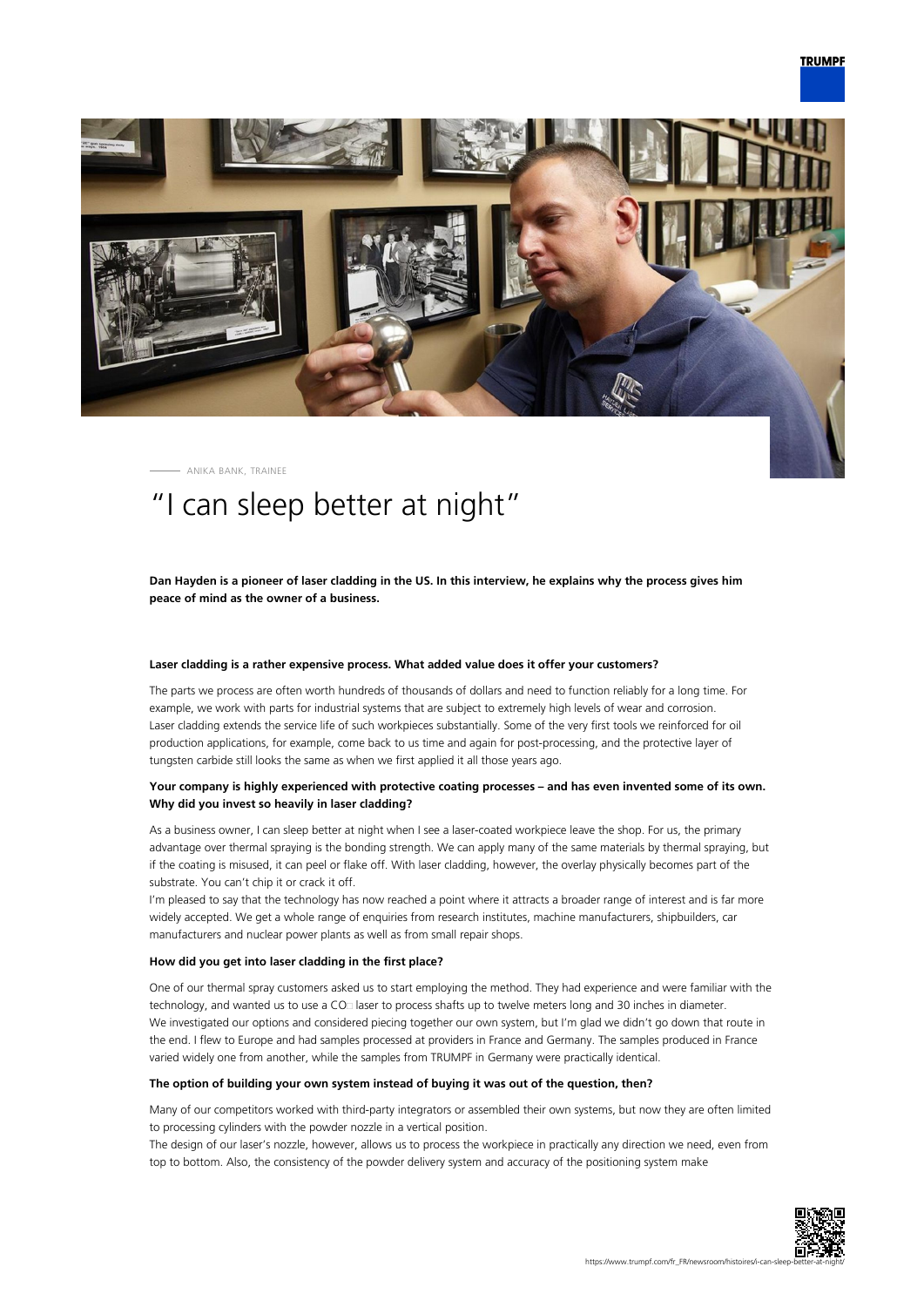

programming easy, even for challenging surfaces. This enables us to tackle more delicate work and finished pieces, too. I can throw any project – no matter how geometrically complex – into the laser cell and our talented team will always find a solution.

## **Can you describe a typical job?**

We apply protective coatings to machine parts used in harsh environments, something we've been doing for over 70 years and for which we still employ a range of technologies. Up until a few years ago, most of the laser work we did was for still for the oil and gas industry. But that changed when the price of oil dropped. Now the work we do is less specialized, meaning we are able to fulfill a wide assortment of different orders.

Cylinders and wearing surfaces are pretty common geometries for us, but we work on a broad range of applications. We've cladded some very large parts – blades for hydroelectric turbines 1.5 meters in diameter, for example – but also small parts measuring just 1.5 centimeters.



Laser-cladded turbines: "Does it work?" is a question Dan Hayden often hears. Photo: Steve Adams Photography



"What does the future look like?" The founder's great-grandson Dan Hayden believes it lies in lasers. Photo: Steve Adams Photography

#### **Have you reengineered any parts for more efficient processing?**

Customers often give us specifications based on older welding technologies that require more material to achieve the necessary hardness. One customer, for example, requested hardfacing with a thickness of 1.52 to 2.54 millimeters based on old specs. Since the laser gives us undiluted hardness on the first pass, we reduced the hardfacing thickness to 0.76 to 1.01 millimeters while providing greater protection, extending part life, and saving materials, time and costs, too.

#### **Are any of your customers still skeptical about laser cladding?**

Up until a few years ago, some industries still had some reservations about the new process. We realized how important it is to give customers a sample of a laser-cladded part so they can see the outstanding quality for themselves. Now, the uncertainty has subsided and laser metal deposition (LMD) technology is much more widely accepted. If, at first, customers don't understand how the technology works, we show them the process in action. Seeing the application of the bead firsthand and checking the actual weld is usually enough to convince them.

## **What direction do you see future business taking?**

I anticipate that the growing number of light rail systems will encounter wear and corrosion problems that haven't materialized yet. We've also discussed ways to serve the wind and solar power markets. Over time, I expect more and more orders for conventional, manual welding – like arc welding or plasma spraying – to be replaced by laser cladding. The reasons are clear: laser cladding gives better protection but involves less risk.

All the same, we plan to continue offering the less expensive alternatives. For this reason, the other methods, such as thermal spraying, definitely still have a future. We offer a broad portfolio, rather than a specialized one.

#### **What about the repair business?**

Hopefully, industry will look to increasingly return worn parts to service by re-coating them with better and harder materials that significantly prolong their service life.

But most of our repair and restoration business to date has involved damaged parts or parts that have been incorrectly processed. It's easy for machine operators to make small but costly errors. Previously, the only option was to scrap parts damaged in this way. Now, we're able to reverse the error and save expensive parts made of titanium and nickel-base superalloys, for instance, from the scrap heap. Repairs like this can save our customers a lot of cash.

#### **Which is your favorite laser processing machine?**

Given the high quantities of small components we process, the TruLaser Cell 5020 is the ideal candidate for our purposes. The cell offers great flexibility in terms of positioning: offering six-axis tool motion and a dual-axis workpiece manipulation system, it is the perfect solution for small but geometrically complex projects. Our experience with the tool has been very